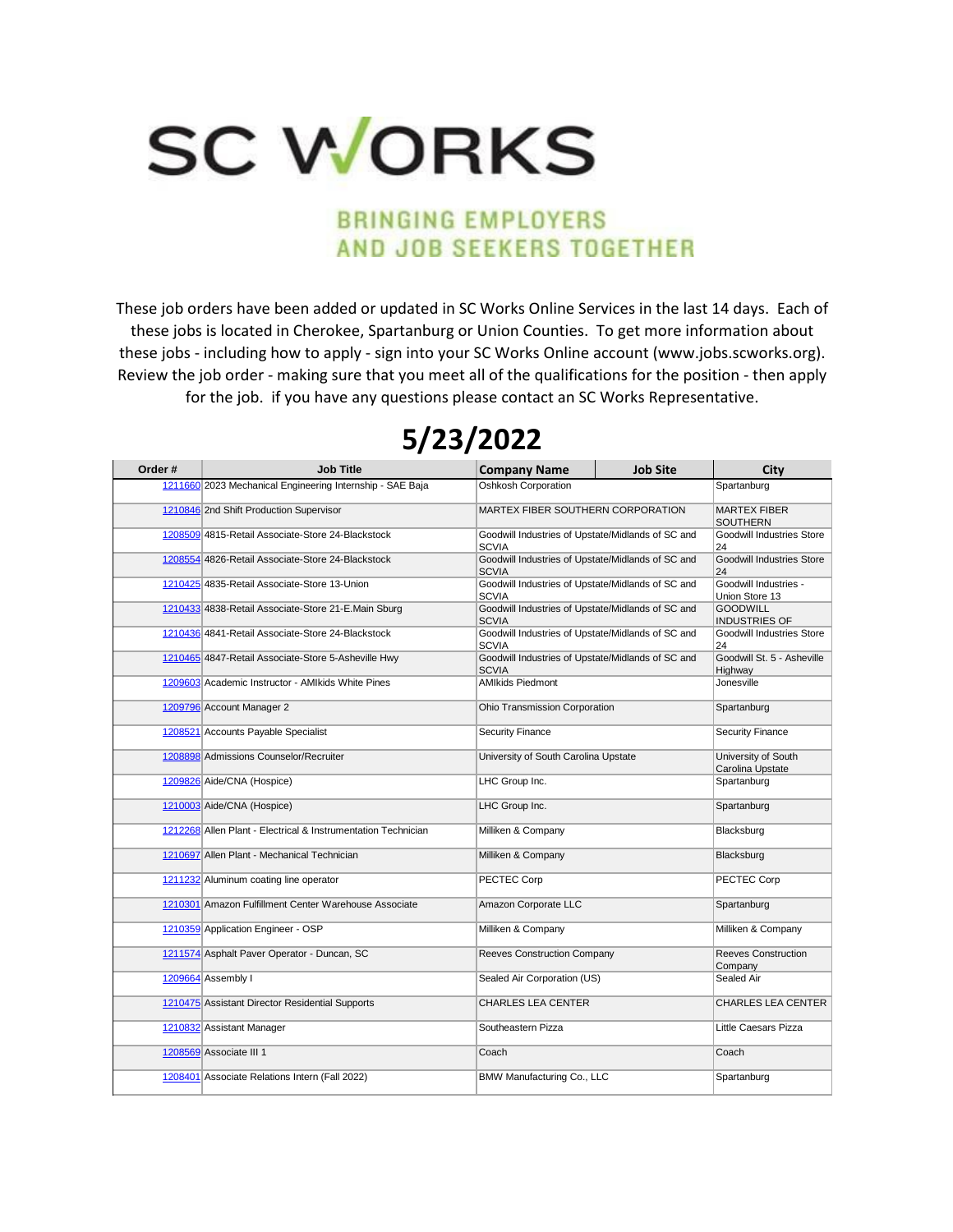| 1209662 Associate Relations Representative                                                                            | BMW Manufacturing Co., LLC    | Spartanburg                                 |
|-----------------------------------------------------------------------------------------------------------------------|-------------------------------|---------------------------------------------|
| 1211288 Auto Body Repair Technician                                                                                   | Ambassador Personnel          | Spartanburg                                 |
| 1208363 Body Shop Financial Steering Intern (Fall 2022)                                                               | BMW Manufacturing Co., LLC    | Spartanburg                                 |
| 1208334 Body Shop Industrial Engineering Intern (Fall 2022)                                                           | BMW Manufacturing Co., LLC    | Spartanburg                                 |
| 1208389 Business Analyst Intern (Fall 2022)                                                                           | BMW Manufacturing Co., LLC    | Spartanburg                                 |
| 1210700 Business Applications Analyst                                                                                 | Milliken & Company            | Milliken & Company                          |
| 1210247 Business Banker                                                                                               | South State Bank, N.A.        | Spartanburg                                 |
| 1209754 Business Development Manager                                                                                  | Ambassador Personnel          | Spartanburg                                 |
| 1209386 Caregiver                                                                                                     | <b>Heaven Sent Caregivers</b> | <b>HEAVEN SENT</b><br>CAREGIVERS            |
| 1209419 CE&I BRIDGE ROADWAY INSPECTOR EARTHWORK<br>SOUTH CAROLINA                                                     | S&ME, Inc.                    | Spartanburg                                 |
| 1211370 Cedar Hill - Plant Finance Leader                                                                             | Milliken & Company            | Jonesville                                  |
| 1209215 Cedar Hill - Process Improvement Engineer/Professional                                                        | Milliken & Company            | Milliken & Company                          |
| 1211964 Cedar Hill Production Associate                                                                               | Milliken & Company            | Jonesville                                  |
| 1211697 Cedar Hill Production Associate                                                                               | Milliken & Company            | Jonesville                                  |
| 1210057 Chemical Operator                                                                                             | Omega Chemicals Inc.          | <b>OMEGA CHEMICALS</b><br>INC.              |
| 1211045 CLEANER                                                                                                       | ABM Industries, Inc.          | Jonesville                                  |
| 1212176 CNA Certified Nursing Assistant CNA Full Time 3.5K                                                            | <b>Ernest Health</b>          | Spartanburg                                 |
| 1208818 Concrete Superintendent                                                                                       | McGillicuddy Concrete LLC     | <b>McGillicuddy Concrete</b><br>LLC         |
| 1209969 CONSTRUCTION SERVICES STAFF PROFESSIONAL                                                                      | S&ME, Inc.                    | Spartanburg                                 |
| 1210837 Cook, Cashier, Food Prep (Cafeteria Worker)                                                                   | Southeastern Pizza            | Little Caesars Pizza                        |
| 1208828 Corporate Sourcing Intern                                                                                     | Milliken & Company            | Milliken & Company                          |
| 1211972 Dewey Plant Advanced Chemical Operator                                                                        | Milliken & Company            | Inman                                       |
| 1209217 Dialysis Patient Care Technician-PCT                                                                          | Dialysis Clinic, Inc.         | Dialysis Clinic, Inc.                       |
| 1212184 Dietary Aide Full Time                                                                                        | <b>Ernest Health</b>          | Spartanburg                                 |
| 1209216 Director, Development - Decor                                                                                 | Milliken & Company            | Milliken & Company                          |
| 1210504 Director, Finance & Strategy                                                                                  | Milliken & Company            | Milliken & Company                          |
| 1210175 Dock Worker Part Time - GRN                                                                                   | <b>Averitt Express</b>        | Averitt Express - GRN                       |
| 1208986 Door Assembler \$14-16 an HR                                                                                  | 84 Lumber Company             | Wellford                                    |
| 1208328 Driving Dynamics International Intern (Fall 2022)                                                             | BMW Manufacturing Co., LLC    | Spartanburg                                 |
| 1208388 Driving Dynamics/Driver Assistance Validation and Integration BMW Manufacturing Co., LLC<br>Co-op (Fall 2022) |                               | Spartanburg                                 |
| 1208803 Dump Trailer Driver - Duncan, SC                                                                              | Reeves Construction Company   | <b>Reeves Construction</b><br>Company       |
| 1208341 Electrical Validation and Integration Co-op (Fall 2022)                                                       | BMW Manufacturing Co., LLC    | Spartanburg                                 |
| 1210895 EMT Basic                                                                                                     | American Medical Response     | Gaffney                                     |
| 1211307 Enterprise Data Warehouse Engineer                                                                            | Purpose Financial, Inc.       | Purpose Financial, Inc.-<br>Human Resources |
| 1209485 Environmental Systems Technician D                                                                            | Milliken & Company            | Blacksburg                                  |
| 1212246 Equipment Maintenance Technician                                                                              | BMW Manufacturing Co., LLC    | Spartanburg                                 |
| 1211657 Equipment Operator - Gaffney, SC - 394259                                                                     | Oldcastle APG, Inc.           | Oldcastle APG Inc                           |
| 1211041 Equipment Support Manager                                                                                     | Blythe Construction, Inc.     | Gaffney                                     |
| 1209895 Experienced Fire Alarm Inspector                                                                              | Johnson Controls Inc.         | Spartanburg                                 |
| 1210715 Experienced Fire Alarm Inspector                                                                              | Johnson Controls Inc.         | Spartanburg                                 |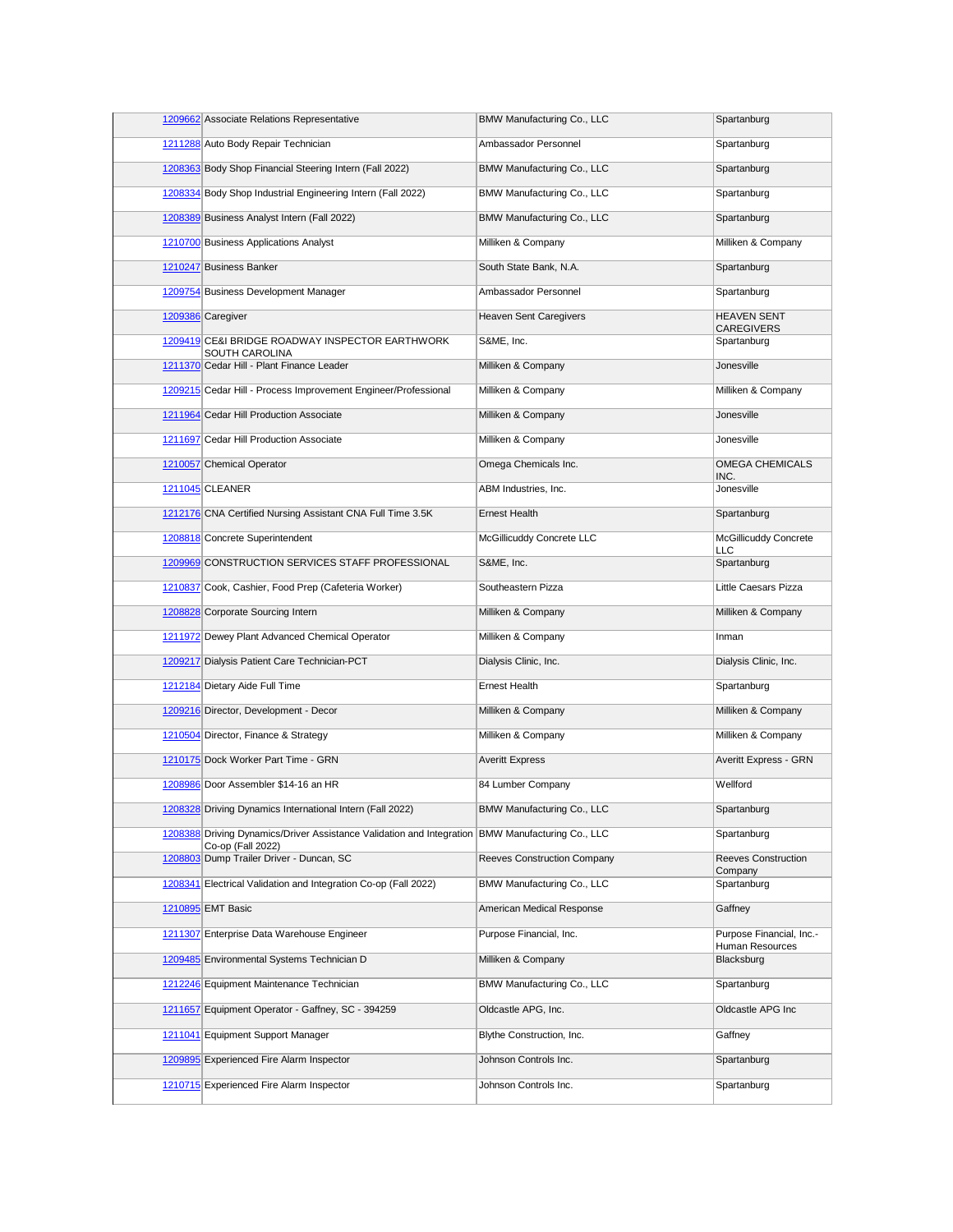| 1209423 Facilities Technician                                                   | CHARLES LEA CENTER                    | <b>CHARLES LEA CENTER</b>                 |
|---------------------------------------------------------------------------------|---------------------------------------|-------------------------------------------|
| 1211690 Fence Installer                                                         | CAROLINA STAFFING SOLUTIONS INC       | CAROLINA STAFFING<br>SOLUTIONS INC        |
| 1211653 Field Recruiter                                                         | Employment Solutions Management, Inc. | Spartanburg                               |
| 1211469 Fixture Loader - 886327900                                              | The Timken Company                    | The Timken Company                        |
| 1208801 Flagger / Traffic Control - Duncan, SC                                  | Reeves Construction Company           | Reeves Construction<br>Company            |
| 1211703 Fork Lift Technician                                                    | CAROLINA STAFFING SOLUTIONS INC       | <b>CAROLINA STAFFING</b><br>SOLUTIONS INC |
| 1209995 Freight Conductor - Spartanburg, SC                                     | CSX Transportation, Inc.              | Spartanburg                               |
| 1209670 Full Time Registered Nurse (RN) - Home Health                           | BAYADA Home Health Care, Inc.         | Spartanburg                               |
| 1208335 Global Assignments International Intern (Fall 2022)                     | BMW Manufacturing Co., LLC            | Spartanburg                               |
| 1212265 Global Trade Compliance Specialist/Coordinator                          | Milliken & Company                    | Milliken & Company                        |
| 1210020 Grading Foreman                                                         | Blythe Construction, Inc.             | Gaffney                                   |
| 1209997 Grinder/Cutter                                                          | Parker Hannifin Corporation           | Spartanburg                               |
| 1208853 Heavy Equipment Operator                                                | <b>Vulcan Materials Company</b>       | Pacolet                                   |
| 1211698 Heavy Equipment Operator                                                | CAROLINA STAFFING SOLUTIONS INC       | <b>CAROLINA STAFFING</b><br>SOLUTIONS INC |
| 1209589 Home Health Aide                                                        | Amedisys Holding, LLC                 | Spartanburg                               |
| 1208405 Hospitality Planning Intern (Fall 2022)                                 | BMW Manufacturing Co., LLC            | Spartanburg                               |
| 1212185 Housekeeper Part Time                                                   | <b>Ernest Health</b>                  | Spartanburg                               |
| 1209749 Indirect Purchasing - Entry                                             | BMW Manufacturing Co., LLC            | Spartanburg                               |
| 1210005 Indirect Sourcing Manager                                               | Milliken & Company                    | Milliken & Company                        |
| 1211659 Industrial/Manufacturing Engineer (NGDV)                                | Oshkosh Corporation                   | Spartanburg                               |
| 1212172 Infrastructure Production Worker - 1st - 2nd shift                      | <b>Tindall Corporation</b>            | <b>Tindall Corporation</b>                |
| 1208329 Innovation and Research International Intern (Fall 2022)                | BMW Manufacturing Co., LLC            | Spartanburg                               |
| 1211783 Inside Account Manager                                                  | Ohio Transmission Corporation         | Ohio Transmission<br>Corporation          |
| 1208344 Interior Product Engineering Intern (Fall 2022)                         | BMW Manufacturing Co., LLC            | Spartanburg                               |
| 1212290 Internal Controls Analyst (Spartanburg)                                 | Apex Systems, Inc.                    | Apex Systems, Inc.                        |
| 1208393 IT Network Connectivity Intern (Fall 2022)                              | BMW Manufacturing Co., LLC            | Spartanburg                               |
| 1208411 IT Services - Plant Integration Programmer/Analyst Co-op<br>(Fall 2022) | BMW Manufacturing Co., LLC            | Spartanburg                               |
| 1208381 Launch & Change Coordination Co-op (Fall 2022)                          | BMW Manufacturing Co., LLC            | Spartanburg                               |
| 1208387 Launch & Change Coordination Co-op (Fall 2022)                          | BMW Manufacturing Co., LLC            | Spartanburg                               |
| 1208383 Launch Steering / Project Management Co-op (Fall 2022)                  | BMW Manufacturing Co., LLC            | Spartanburg                               |
| 1210589 Lead Supervisor I                                                       | Coach                                 | Coach                                     |
| 1212053 Licensed Practical Nurse, LPN - Adult & Pediatric Home Care             | BAYADA Home Health Care, Inc.         | Gaffney                                   |
| 1212067 Licensed Practical Nurse, LPN - Adult & Pediatric Home Care             | BAYADA Home Health Care, Inc.         | Moore                                     |
| 1212075 Licensed Practical Nurse, LPN - Homecare                                | BAYADA Home Health Care, Inc.         | Spartanburg                               |
| 1210313 Limestone - Control Equipment Technician 3rd Shift                      | Milliken & Company                    | Gaffney                                   |
| 1210072 Limestone - Control Equipment Technician 3rd Shift                      | Milliken & Company                    | Gaffney                                   |
| 1211582 Limestone Machine Operator                                              | Milliken & Company                    | Gaffney                                   |
| 1211966 Limestone Process Improvement Professional/Engineer                     | Milliken & Company                    | Gaffney                                   |
| 1208333 Logistics Planning Analyst International Intern (Fall 2022)             | BMW Manufacturing Co., LLC            | Spartanburg                               |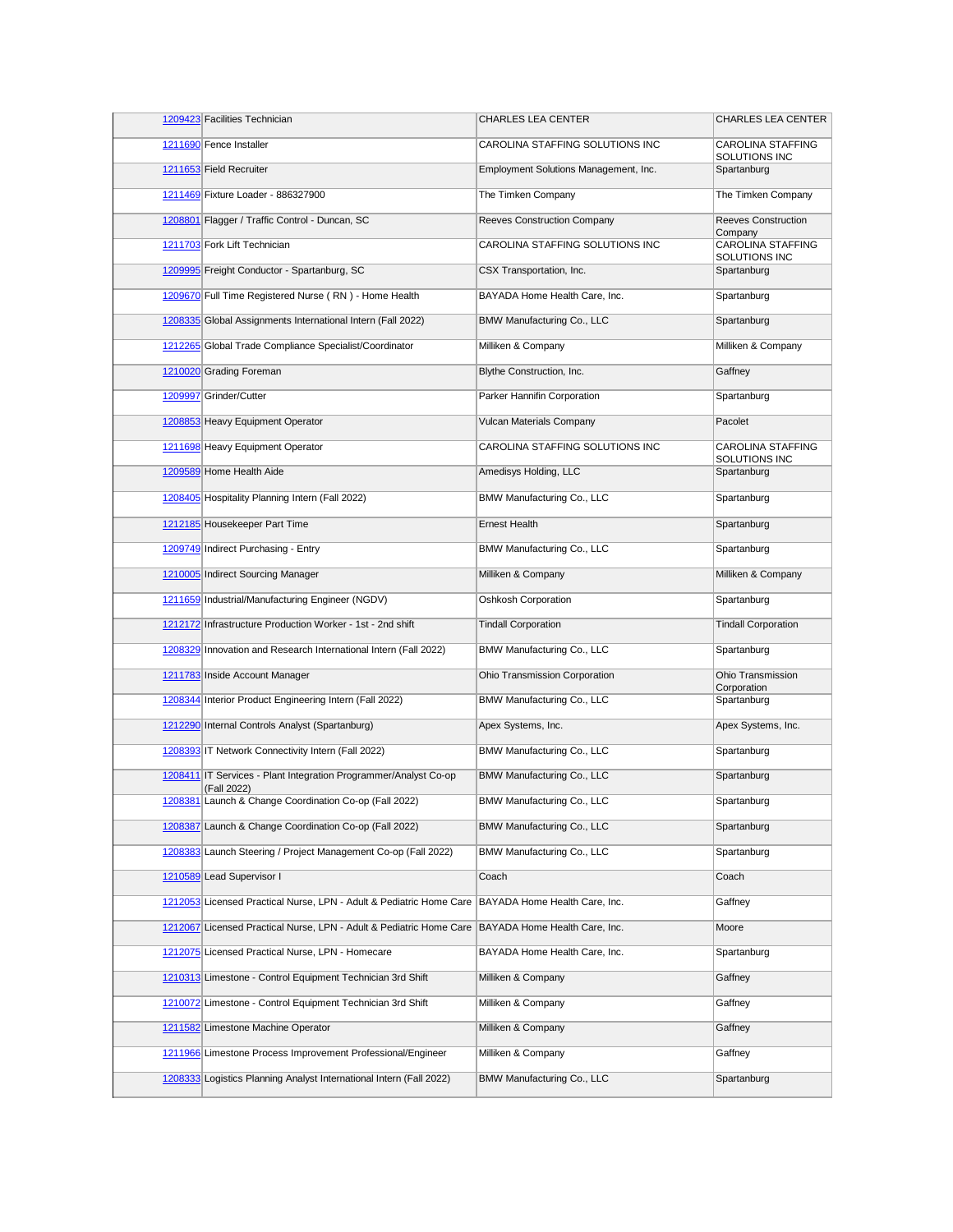| 1208330 Logistics Quality International Intern (Fall 2022)              | BMW Manufacturing Co., LLC         | Spartanburg                           |
|-------------------------------------------------------------------------|------------------------------------|---------------------------------------|
| 1211040 Lowboy - Truck Driver                                           | Blythe Construction, Inc.          | Gaffney                               |
| 1211692 Luteman Laborer - Duncan. SC                                    | Reeves Construction Company        | <b>Reeves Construction</b><br>Company |
| 1211055 Machine Operator                                                | Milliken & Company                 | Union                                 |
| 1211745 Machine Operator - Cowpens, SC - 396180                         | Oldcastle APG, Inc.                | Oldcastle APG Inc                     |
| 1211585 Magnolia - Control Equipment Technic                            | Milliken & Company                 | Blacksburg                            |
| 1209027 Magnolia - HR Education Mgr                                     | Milliken & Company                 | Blacksburg                            |
| 1210695 Magnolia - IE Admin                                             | Milliken & Company                 | Blacksburg                            |
| 1209214 Magnolia - Machine Operator                                     | Milliken & Company                 | Blacksburg                            |
| 1209671 Magnolia - VOH Supervisor                                       | Milliken & Company                 | Blacksburg                            |
| 1211778 MAINTENANCE MECHANIC A                                          | Fresenius Kabi USA, LLC            | Duncan                                |
| 1209021 Maintenance Planner/ Scheduler                                  | <b>Johns Manville</b>              | Spartanburg                           |
| 1208325 Maintenance Planning and Training Co-op (Fall 2022)             | BMW Manufacturing Co., LLC         | Spartanburg                           |
| 1208518 Maintenance Technician - GAFFNEY MAINTENANCE -<br>DIRECT-05340A | <b>Cornerstone Building Brands</b> | Gaffney                               |
| 1209791 Manager, Application Development                                | American Credit Acceptance         | American Credit<br>Acceptance, LLC    |
| 1210183 MANAGER, OUTBOUND DISTRIBUTION & LOGISTICS                      | Fresenius Kabi USA, LLC            | Duncan                                |
| 1210048 Manual Machinist                                                | SPARTAN HYDRAULIC, INC.            | SPARTAN HYDRAULIC,<br>INC.            |
| 1208396 Marketing & Communications Co-op (Fall 2022)                    | BMW Manufacturing Co., LLC         | Spartanburg                           |
| 1210577 Material Control Specialist Intern (Fall 2022)                  | BMW Manufacturing Co., LLC         | Spartanburg                           |
| 1208323 Material Control Specialist International Intern (Fall 2022)    | BMW Manufacturing Co., LLC         | Spartanburg                           |
| 1208324 Material Control Specialist International Intern (Fall 2022)    | BMW Manufacturing Co., LLC         | Spartanburg                           |
| 1208878 Material Coord-Shipping                                         | Parker Hannifin Corporation        | Spartanburg                           |
| 1210473 Material Handler                                                | Ambassador Personnel               | Spartanburg                           |
| 1211784 Mechanic                                                        | Ohio Transmission Corporation      | Ohio Transmission<br>Corporation      |
| 1208367 Mechanic                                                        | <b>Sunbelt Rentals</b>             | Spartanburg                           |
| 1208605 Mechanical Engineer                                             | Sealed Air Corporation (US)        | Sealed Air                            |
| 1208608 Mechanical Engineer                                             | Sealed Air Corporation (US)        | Sealed Air                            |
| 1211863 Mechatronics Technician - B - 886913500                         | The Timken Company                 | The Timken Company                    |
| 1209568 Merchandiser-5000841834806                                      | PepsiCo                            | PepsiCo North America<br>Beverages    |
| 1208342 Methods Specialist Co-op (Fall 2022)                            | BMW Manufacturing Co., LLC         | Spartanburg                           |
| 1212174 Mixer Operator 2nd Shift                                        | <b>Tindall Corporation</b>         | <b>Tindall Corporation</b>            |
| 1210293 Multi-Surface Grinder Operator - 884648000                      | The Timken Company                 | The Timken Company                    |
| 1211026 N/C Operator - 885901000                                        | The Timken Company                 | The Timken Company                    |
| 1209674 National Accounts Manager, Plastic Additives                    | Milliken & Company                 | Milliken & Company                    |
| 1208403 Occupational Health and Safety Intern (Fall 2022)               | BMW Manufacturing Co., LLC         | Spartanburg                           |
| 1212178 Occupational Therapist OT Inpatient Rehab PRN                   | Ernest Health                      | Spartanburg                           |
| 1211093 ORDER FULFILLMENT COORDINATOR                                   | Fresenius Kabi USA, LLC            | Duncan                                |
| 1211277 Overhead Crane Operator                                         | Ambassador Personnel               | Spartanburg                           |
| 1209975 Packaging Associate - 1669466-1669466                           | Henkel US Operations Corp          | <b>Henkel Corporation</b>             |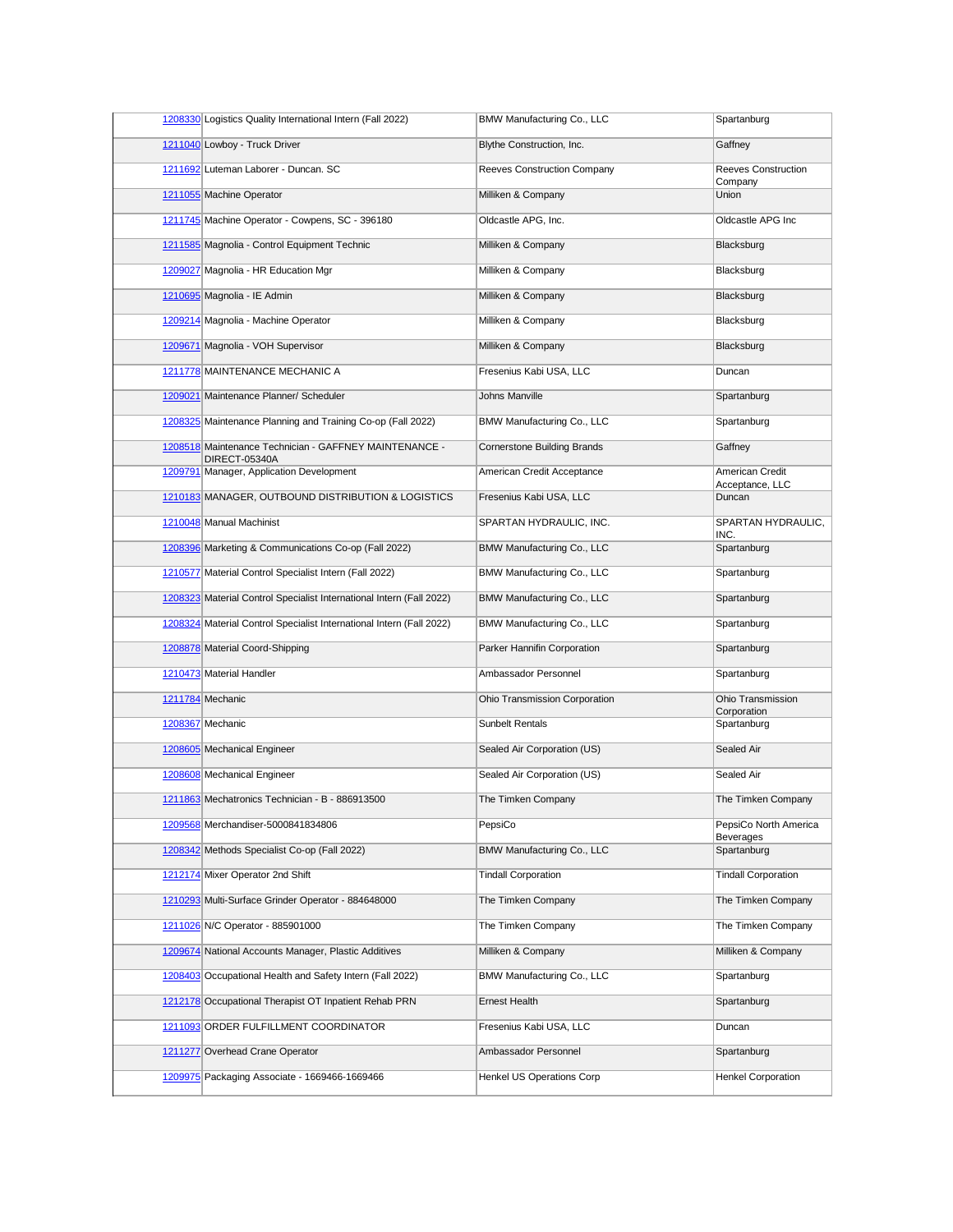| 1209971 Packaging Associate - 1669468-1669468                                                                           | Henkel US Operations Corp               | <b>Henkel Corporation</b>                               |
|-------------------------------------------------------------------------------------------------------------------------|-----------------------------------------|---------------------------------------------------------|
| 1209880 Packaging Associate - 22033529                                                                                  | <b>Henkel US Operations Corp</b>        | <b>Henkel Corporation</b>                               |
| 1209885 Packaging Associate - 22033694                                                                                  | Henkel US Operations Corp               | <b>Henkel Corporation</b>                               |
| 1209698 Packer I-2                                                                                                      | Sonoco                                  | Sonoco Products<br>Company                              |
| 1209242 Packing/Admin                                                                                                   | Earnhardt Manufacturing LLC             | <b>Earnhardt Manufacturing</b><br>LLC                   |
| 1211011 Palletizer/Bander Operator                                                                                      | Advantage Resourcing                    | Advantage Resourcing                                    |
| 1209051 Palletizer/Bander Operator - Starting rate \$20.26/hour,<br><b>Excellent Benefits</b>                           | Crown Cork & Seal USA, Inc.             | Crown Cork & Seal USA,<br>Inc.                          |
| 1210281 Paramedic Basic                                                                                                 | American Medical Response               | Gaffney                                                 |
| 1208392 Parts Integration Specialist Co-op (Fall 2022)                                                                  | BMW Manufacturing Co., LLC              | Spartanburg                                             |
| 1212180 Patient Care Nurse Tech PCT 3.5K Full Time Nights (No<br>license required)                                      | <b>Ernest Health</b>                    | Spartanburg                                             |
| 1208668 Patient Care Technician                                                                                         | DaVita                                  | <b>Boiling Springs</b>                                  |
| 1212187 Physical Therapist Assistant PTA PRN                                                                            | <b>Ernest Health</b>                    | Spartanburg                                             |
| 1212189 Physical Therapist PT Inpatient Rehab Per Diem                                                                  | <b>Ernest Health</b>                    | Spartanburg                                             |
| 1212190 Physical Therapist PT Outpatient Full Time                                                                      | <b>Ernest Health</b>                    | Spartanburg                                             |
| 1211675 Physician- Neurohospitalist                                                                                     | SPARTANBURG REGIONAL HEALTH CARE        | Spartanburg Regional<br><b>Health Services District</b> |
| 1211738 Plant Controller                                                                                                | Lear Corporation                        | Lear Corporation                                        |
| 1208336 Powertrain Validation and Integration Co-op (Fall 2022)                                                         | BMW Manufacturing Co., LLC              | Spartanburg                                             |
| 1210246 Private Banker                                                                                                  | South State Bank, N.A.                  | Spartanburg                                             |
| 1208364 Process-Chain Quality Management (MQI) Co-op (Fall 2022)                                                        | BMW Manufacturing Co., LLC              | Spartanburg                                             |
| 1208380 Product Engineering Intern (Fall 2022)                                                                          | BMW Manufacturing Co., LLC              | Spartanburg                                             |
| 1208386 Product Evaluation Long Term Quality Support Intern (Fall<br>2022)                                              | BMW Manufacturing Co., LLC              | Spartanburg                                             |
| 1210576 Production Associate 1.2                                                                                        | Lear Corporation                        | Lear Corporation                                        |
| 1212212 Production Manager                                                                                              | Sonoco                                  | Sonoco Products<br>Company                              |
| 1208391 Production Quality Integrator Co-op (Fall 2022)                                                                 | BMW Manufacturing Co., LLC              | Spartanburg                                             |
| 1208314 Production Scheduler                                                                                            | Toray Composite Materials America, Inc. | <b>Toray Composite</b><br>Materials America, Inc.       |
| 1210446 Production Team Lead                                                                                            | Ambassador Personnel                    | Spartanburg                                             |
| 1208365 Project Steering / Launch Excellence Support Intern (Fall<br>2022)                                              | BMW Manufacturing Co., LLC              | Spartanburg                                             |
| 1208382 Project Steering Co-op (Fall 2022)                                                                              | BMW Manufacturing Co., LLC              | Spartanburg                                             |
| 1208322 Purchasing, Quality Management Parts, and Supplier Network   BMW Manufacturing Co., LLC<br>International Intern |                                         | Spartanburg                                             |
| 1208551 QMT Specialist                                                                                                  | BMW Manufacturing Co., LLC              | Spartanburg                                             |
| 1208397 Qualification Development Technical Operations Co-op (Fall<br>2022)                                             | BMW Manufacturing Co., LLC              | Spartanburg                                             |
| 1208340 Quality Analytics & Steering Co-op (Fall 2022)                                                                  | BMW Manufacturing Co., LLC              | Spartanburg                                             |
| 1208394 Quality Co-op (Fall 2022)                                                                                       | BMW Manufacturing Co., LLC              | Spartanburg                                             |
| 1211931 Quality Manager                                                                                                 | Magna Seating South Carolina            | Magna Seating South<br>Carolina                         |
| 1212112 Registered Nurse (RN) - Adults and Pediatrics                                                                   | BAYADA Home Health Care, Inc.           | Spartanburg                                             |
| 1212114 Registered Nurse (RN) - Adults/Pediatrics                                                                       | BAYADA Home Health Care, Inc.           | Moore                                                   |
| 1212191 Registered Nurse RN Full Time Days and 12.5K Nights - Top<br>PAY Shift Differential                             | <b>Ernest Health</b>                    | Spartanburg                                             |
| 1212193 Registered Nurse RN Per Diem PRN Days Nights Weekends                                                           | <b>Ernest Health</b>                    | Spartanburg                                             |
| 1212123 Registered Nurse, RN - Homecare Adult & Pediatric                                                               | BAYADA Home Health Care, Inc.           | Gaffney                                                 |